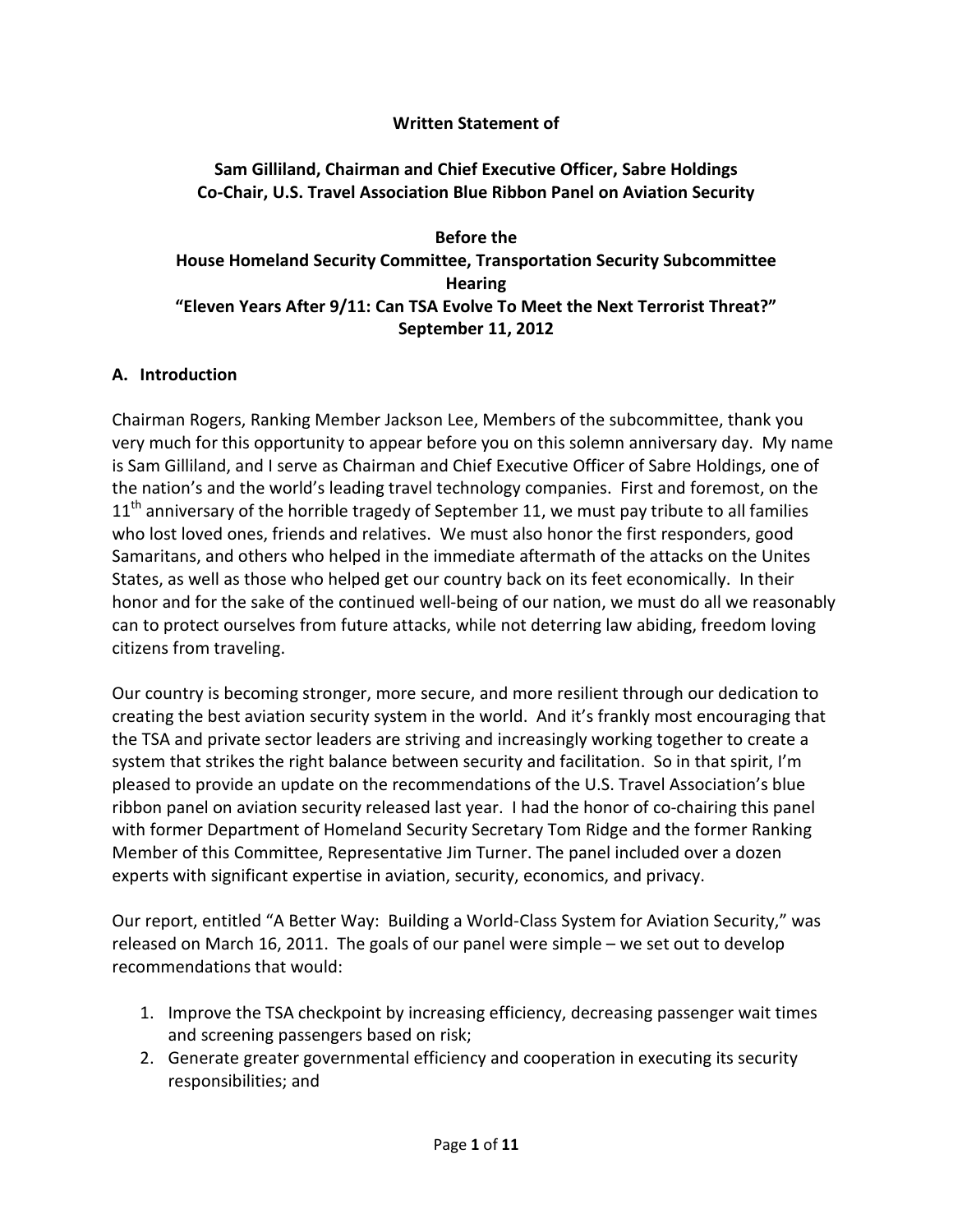3. Restructure America's national approach to aviation security by developing and using risk management methods and tools.

With these three goals in mind, the panel set forth a series of detailed recommendations. Today, I will provide an overview of those recommendations, an assessment of progress made on the key recommendations, and thoughts on the path forward for those that remain works in progress.

Overall, TSA has made good progress on a number of the recommendations by the blue ribbon panel. TSA's risk based security initiative, for example, implements one of the major goals of our panel and demonstrates a new willingness by the government to identify low risk populations and provide them with an improved screening experience. The re-establishment of the Aviation Security Advisory Committee is also a positive step toward engaging a broader community of experts to advise TSA on issues critical to the traveling public. At the same time, there is much work to be done in areas like long term budgeting and planning, utilization of secure identity documents and elimination of redundancy with other government agencies.

## **B. Review of TSA Progress against Blue Ribbon Panel Recommendations**

### **Recommendation 1: IMPROVE THE TSA CHECKPOINT BY INCREASING EFFICIENCY, DECREASING PASSENGER WAIT TIMES AND SCREENING PASSENGERS BASED ON RISK**

## *Implement a risk-based Trusted Traveler program. Congress should authorize TSA to implement a new, voluntary, Trusted Traveler program that utilizes a risk-based approach to checkpoint screening, with the goal of refocusing resources on the highest risk passengers.*

Progress: On this first recommendation, TSA has made its most visible progress through implementation of a trusted traveler program. Six months after the publication of our report, TSA launched the TSA Pre✓™ program on a pilot basis on October 4, 2011. The pilot has expanded from an initial limited partnership with two carriers within specific terminals in four airports to a full network of specific terminals at 22 airports and five airlines partners.  $^{1}$  $^{1}$  $^{1}$  Dulles Airport here in the Washington area is scheduled to significantly expand Preê on September 25; I am hopeful that many of the Members of this committee will have the opportunity to visit the airport and see how travelers move through the security checkpoint with laptops and liquids in their bags; shoes, belts, and jackets on; and hands by their sides instead of over their heads. Customers are extremely supportive of the program, as they have used Preê over 2 million times to date, according to data from TSA. The pilot program now underway includes

<span id="page-1-0"></span><sup>&</sup>lt;sup>1</sup> According to TSA's website, Preê exists at specific terminals in the following airports: Charlotte Douglas, Chicago O'Hare, Cincinnati/Northern Kentucky, Dallas/Ft. Worth, Detroit, Dulles, George Bush Intercontinental, Hartsfield Jackson Atlanta, Indianapolis, John F. Kennedy, LaGuardia, Lambert-St. Louis, Las Vegas McCarran, Logan, Los Angeles, Miami, Minneapolis-St. Paul, Newark, Orlando, Philadelphia, Phoenix, Portland, Ronald Reagan, Salt Lake, Seattle-Tacoma, and Tampa. The 5 airlines participating in Pre✓™ at these locations are: Alaska, American, Delta, United and U.S. Airways.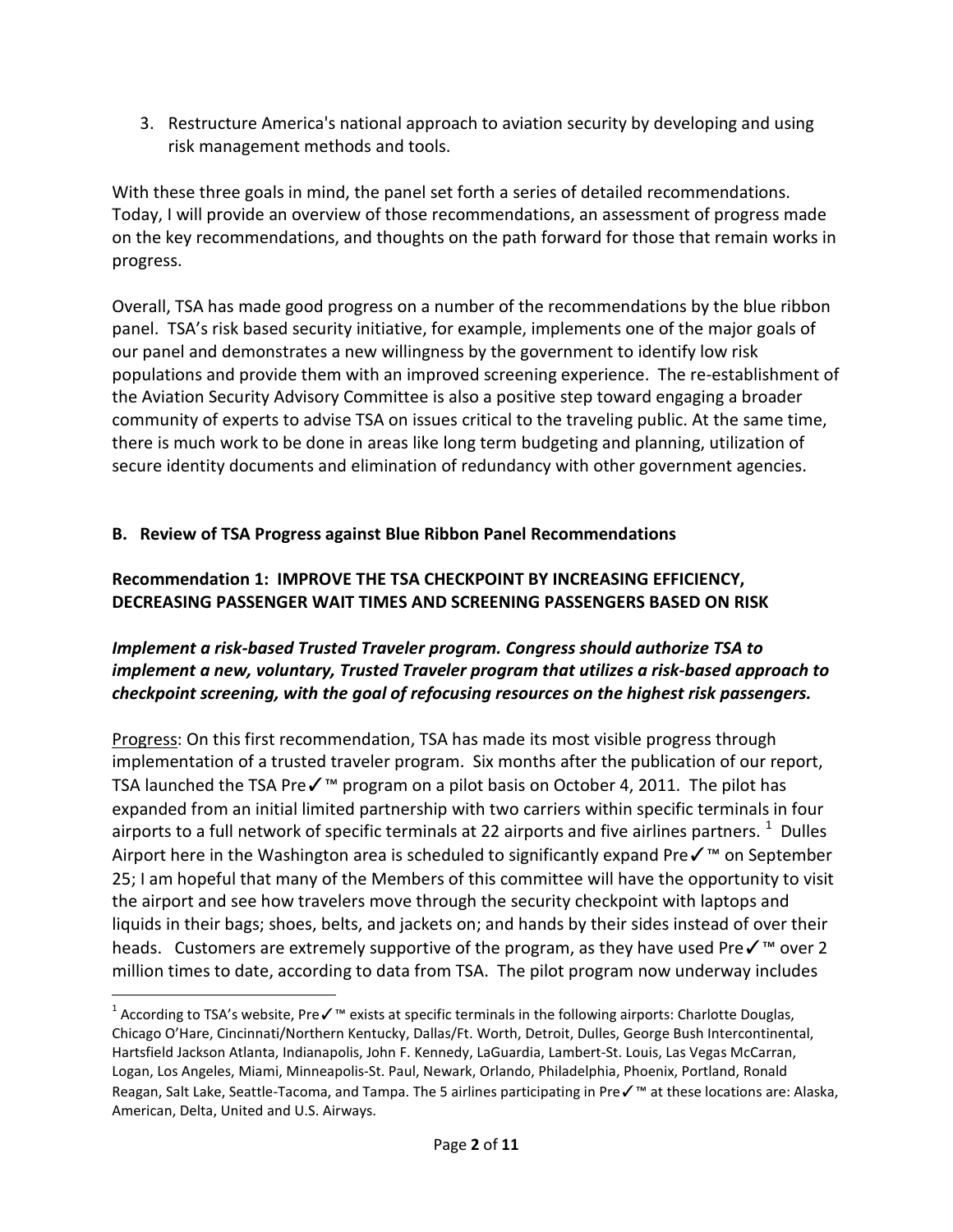many elements of the blue ribbon panel proposal, including the offering of Preê benefits to U.S. Customs and Border Protection's Global Entry international trusted traveler program<sup>[2](#page-2-0)</sup> members, airline frequent flyer program members, and other vetted populations such as active duty military.

Next Steps: While clearly Preê is a major step forward, and one that deserves high praise from all industry stakeholders, we believe there are millions more low risk travelers who could and should be enjoying expedited access through our nation's aviation security system if TSA and the broader travel and tourism community purposefully worked together to expand it.

To achieve this, we believe that TSA and the travel community must work together to improve and expand Preê in a number of ways, including:

- 1. Facilitating interoperability among carriers so that a traveler identified as "low risk" by one airline can also be recognized as a low risk traveler on all other airlines. Interoperability was a key requirement of the private-sector-run registered traveler program that existed at 19 airports until July of 2009 and should be a core part of an expanded Preê effort.
- 2. Increasing enrollment opportunities through partnerships with a range of organizations that can bring massive numbers of low-risk travelers into the program. Today, TSA follows two paths to enroll members in Pre✓™. The most well-known approach is one where TSA teams with specific airlines to enroll their most frequent travelers. TSA is also continuing to identify communities of other low-risk individuals– most recently federal judges and members of the intelligence community with security clearances – to enroll in Preê. However, enrolling these limited populations will not rapidly grow this program to the size it should be. The number of low risk travelers who would be willing to voluntarily provide additional information for a better aviation security experience, is, we believe, quite large. Opening up alternative enrollment mechanisms through new TSA agreements with hotel loyalty programs, frequent car rental programs, travel agencies, and companies like the reorganized Clear (which offers private-sector run biometric enrollment for travelers who seek an expedited security checkpoint experience), are all examples of how we might enroll low-risk travelers in Pre✓™. These are also all ideas that would significantly increase the size of this program within TSA's risk-based screening framework.
- 3. Improving Pre✓™ promotional materials by bringing private sector marketing and communications expertise to bear. Today's Pre✓™ materials are sufficient for the limited populations now being offered access to this program. However, if TSA opens up the program along the lines we have outlined above, then it should engage marketing and communications experts at some of our nation's leading travel and tourism companies to improve the materials in existence today. As a member of the President's Management Advisory Board, I have been part of numerous discussions on how the public and private sectors can join forces to achieve shared goals. This effort is a prime

<span id="page-2-0"></span> $<sup>2</sup>$  Global Entry is a U.S. Customs and Border Protection (CBP) program that allows expedited clearance for pre-</sup> approved, low-risk travelers upon arrival in the United States.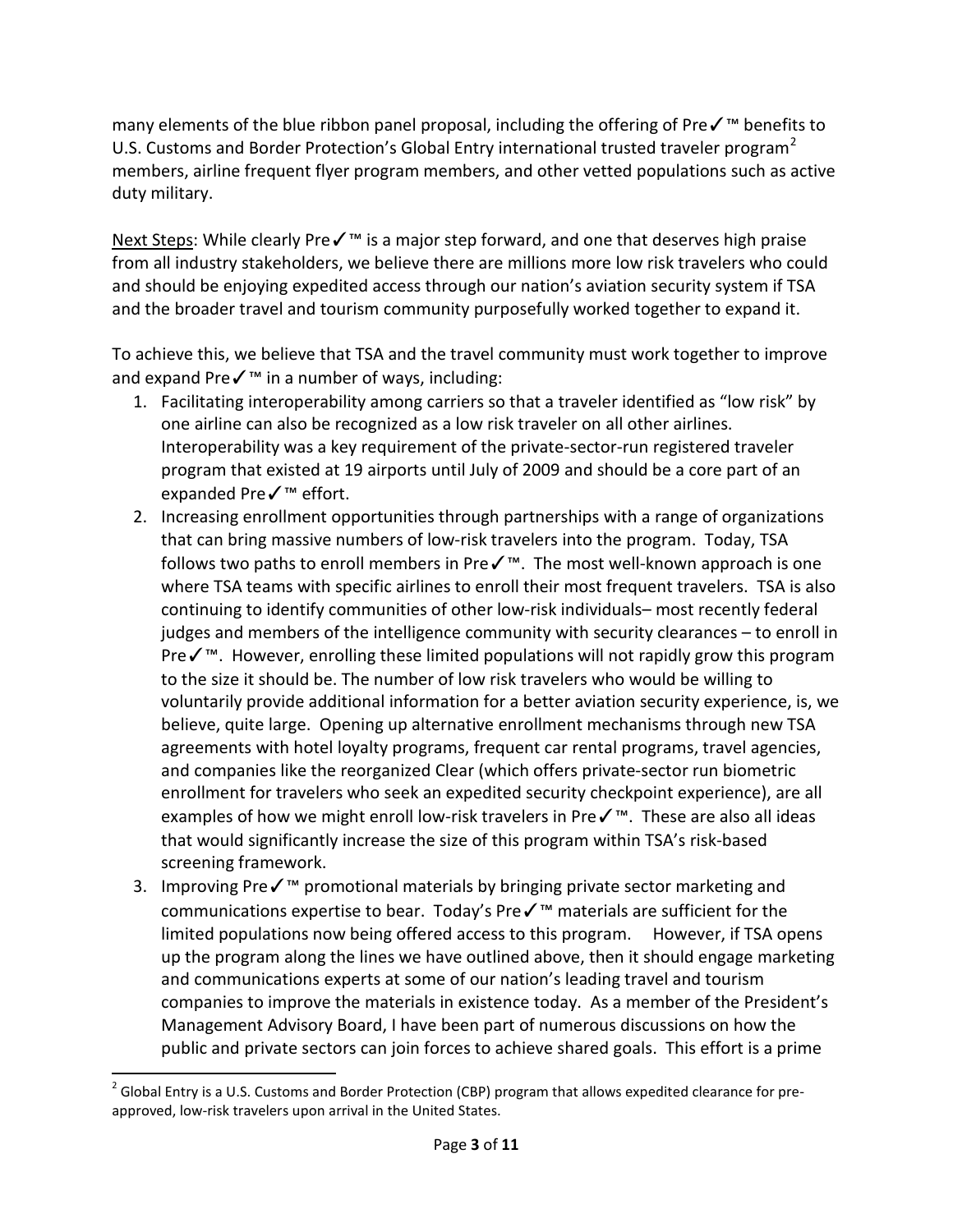example of an area where the private sector's marketing skills could be used for the government's benefit.

- 4. Improving communication with the traveling public to provide clear Preê usage requirements. TSA and the travel community would both benefit from stronger partnerships to make sure travelers understand how to use Pre✓™. Again, assuming that the growth recommendations outlined above would be adopted, communication with travelers would need to be substantially improved so that individuals understand what to expect when entering a Preê lane at a Pre√™ airport terminal. Clearly communicating all of the requirements beforehand would also prevent confusion and frustration when a traveler is denied Pre✓™ benefits.
- 5. Working with airlines to standardize Pre✓™ verbiage. Today's airline-centric Pre✓™ model does not provide that all participating airlines communicate with customers on program benefits or eligibility in a standardized manner. As a result, there is significant potential for traveler confusion when traveling on different airlines. Providing consistent and predictable communication among all airlines would help eliminate any potential confusion within the traveling public.
- 6. Working with airlines to create a consistent level of Preê training. Given that so much of the current Pre√<sup>™</sup> program is in the hands of the airlines, it would be useful for TSA to expect that all participating airlines provide appropriate employees with a standard level of training on the program so that they consistently communicate the program's attributes, offer enrollment to the eligible population of travelers, and can adequately address Pre√<sup>™</sup> related questions from the traveling public.
- 7. Working with Online Travel Agents (OTAs) to accept Global Entry PASS ID numbers during the booking process. Currently, Global Entry members who use OTA's to book flights may not have their CBP-issued PASS ID included in their reservation that is forwarded to the carrier, and thus may not be able to utilize Pre✓™ for flights booked in this manner.
- 8. Expanding Preêusage beyond domestic flights and allowing international participation in the program. Today, Pre✓™ is only offered to individuals travelling purely domestically, not to those on outbound international flights or taking a domestic connection after an international flight. A low risk traveler should have the opportunity to utilize Pre✓™ for flights originating in the U.S.
- 9. Offering Preê eligibility to international members of Global Entry. Through the CBP Global Entry program, the U.S. has identified low risk travelers from other countries. Because these individuals are low risk from a CBP perspective, they should also be eligible to benefit from Preê when travelling within the United States.
- 10. Ensuring efficient use of dedicated lines and lanes as traffic increases. While no one would say that today's Preê lanes are overcrowded, implementation of any of the program growth initiatives outlined above would change that significantly. Therefore, planning should begin now so that as the Preê population grows, it grows along with TSA's capability of handling a larger number of participants in the program.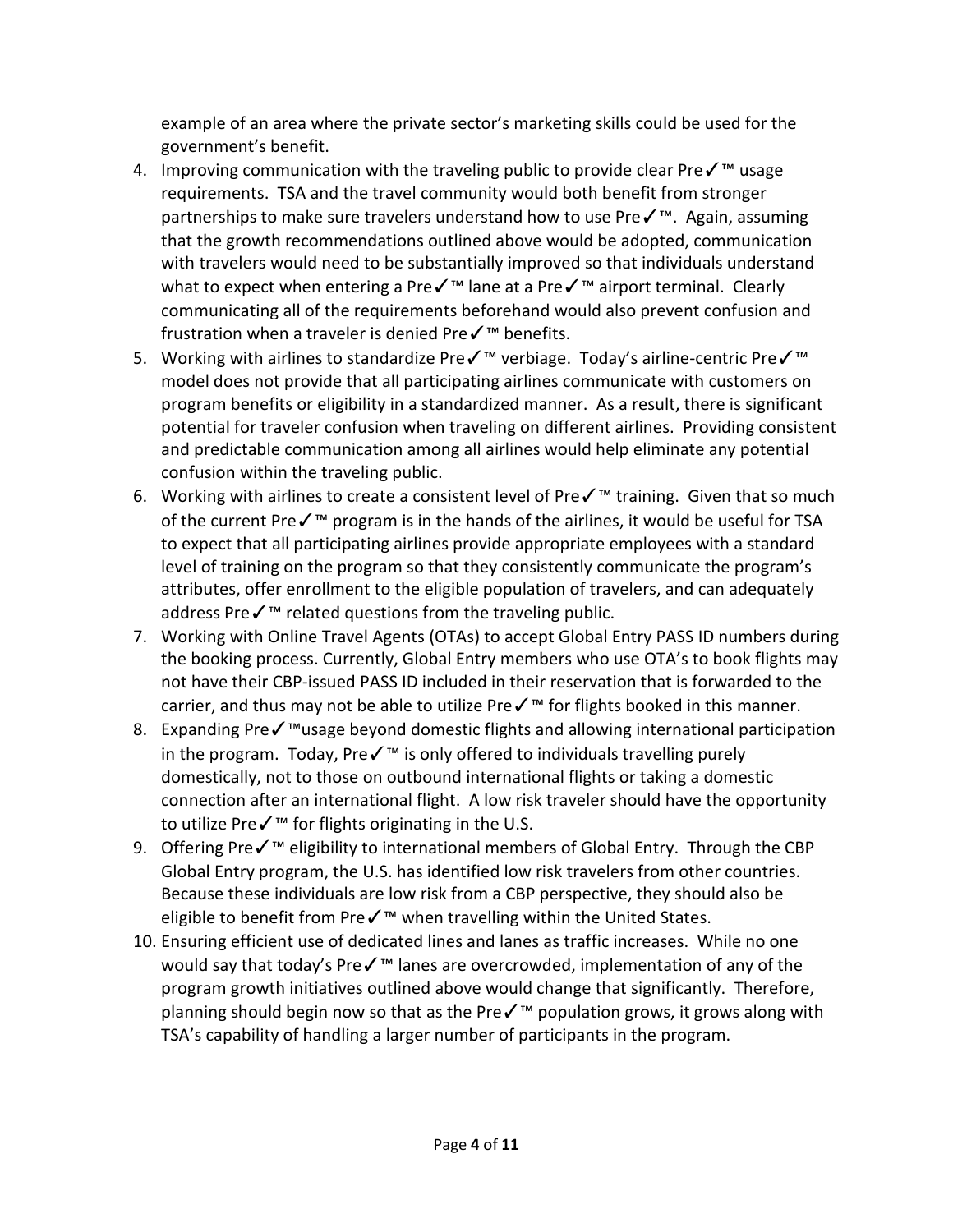*Improve preparation of travelers. Industry stakeholders, including airlines, hotels, resort owners and operators, cruise lines, rental car agencies, travel agents and the like should work with TSA to improve their education and communication on security rules and regulations, targeting locations and sources that travelers are likely to review as they book or prepare for a trip.*

Progress: TSA has improved communications with industry sources to provide them with more information on programs such as TSA Pre✓™. Of note, TSA has developed promotional materials and worked with government partners, notably CBP and the Department of State, to disseminate information to the traveling public. Additionally, their rollout of a TSA dedicated smartphone app allows travelers find answers to TSA-related questions during the travel process.

Next Steps: Despite this progress, more improvement is necessary, as travelers continue to be frustrated by:

- 1. The lack of clear instructions on the regular (as opposed to Pre✓™) screening protocols (e.g., sometimes consumers are asked to put their shoes on the conveyor belt, other times in a bin; sometimes tablet computers are treated like laptops, other times like mobile phones; sometimes laptops are put in a bin alone, other times it is all right to include other items in that bin; occasionally consumers are asked to have a boarding pass in hand, other times they are not; and the ongoing confusion over whether or not duty free liquids of more than three ounces acquired abroad when connecting to a domestic flight are permitted in a carry on); and
- 2. The lack of easy to find and use contacts that consumers can reach for immediate answers to their travel security questions, including airport-specific information, airport specific phone lines or customer service agents at an airport.

TSA, airports and the airlines must continually collaborate to provide travelers with clear, concise, and consistent guidance on aviation security, including processes and procedures at the airport from curbside to boarding. A November 2011 survey by the U.S. Travel Association found that four out of five travelers are frustrated with the checkpoint process. While there are clearly a range of reasons for the frustration – long lines, travelers unsure of how to use the advanced imaging technology, families with lots of unwieldy gear – not understanding the aviation security process should not be one of the reasons once all parties in the security process are communicating effectively.

Additionally, commercial aviation stakeholders – hoteliers, cruise lines and rental car agencies, for example - should look for opportunities to provide their customers, members, and affiliates with information on enrollment for programs like Preê and Customs and Border Protection's international travel facilitation program called Global Entry in order to add more low-risk travelers to the programs, and allow TSA to focus its resources on higher risk travelers. In addition, as new programs or screening protocols are unveiled, organizations that can reach out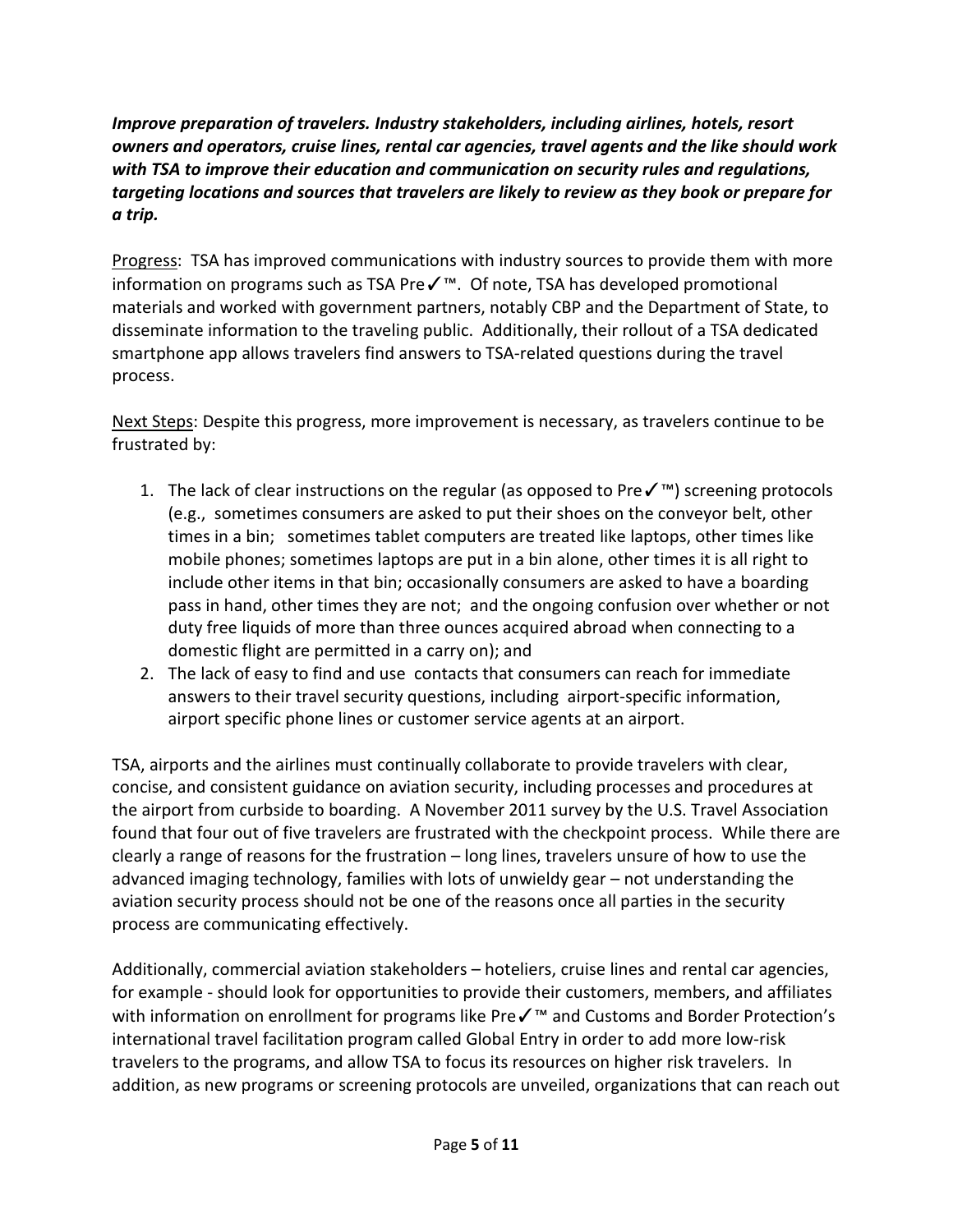to significant numbers of travelers should work with the appropriate government agency to communicate the new processes to the traveling public.

# **Recommendation 2: IMPROVE GOVERNMENTAL EFFICIENCY AND COOPERATION IN THE EXECUTION OF ITS SECURITY RESPONSIBILITIES**

*Reinstitute the Aviation Security Advisory Committee. DHS should immediately reinstate and appoint the Aviation Security Advisory Committee (ASAC) to provide effective private sector input to DHS on aviation security within 180 days. DHS should also convene airport-specific working groups to identify and resolve problems affecting travelers at particular locations.*

Progress: On November 7, 2011, TSA officially reconstituted the ASAC and named 24 members to the committee. Since that time, the ASAC has held several full committee meetings, formed five subcommittees to examine specific issues, and will consider subcommittee recommendations in the near future. I am especially pleased that TSA named my friend and fellow panelist Geoff Freeman, Executive Vice President and Chief Operating Officer of the U.S. Travel Association, as Chair of the ASAC Subcommittee on Passenger Advocacy.

Next Steps: Now that passenger advocacy groups, including the U.S. Travel Association, have been brought into the ASAC process at the working group level, it is time to recognize the importance of such organizations and add them to the full membership of this Federal Advisory Committee. Adding U.S. Travel and others, such as the Consumer Travel Alliance, for example, would give the travel community a greater voice in the advisory committee. CBP and TSA also need to create a broader group of local airport-specific stakeholder groups, including relevant destination marketing organizations, to develop innovative solutions that can improve passenger processing and customer service at their airports.

## *Facilitate non-partisan leadership of TSA. The TSA Administrator should be converted to a five-year position extending across presidential administrations to be filled by a non-partisan official with expertise in both security and facilitation.*

Progress: While the underlying statute creating the TSA envisions the Administrator position holding a five year term, there has not yet been effective implementation of this term appointment during a transition of Presidential leadership: at the end of the Bush Administration, former Administrator Kip Hawley resigned rather than continue into the Obama Administration. We understand that this issue has arisen recently before this committee, and that there has been discussion between the Chairman and the Ranking Member on the subject. We hope that bipartisan support for the TSA Administrator fulfilling a five-year term appointment will remain strong so that this critical organization can transition from Administration to Administration without the disruption of a confirmation process.

Next Steps: Aviation security and travel facilitation should not be partisan issues, and TSA can ill afford not having a confirmed head following a Presidential election as happened in 2009.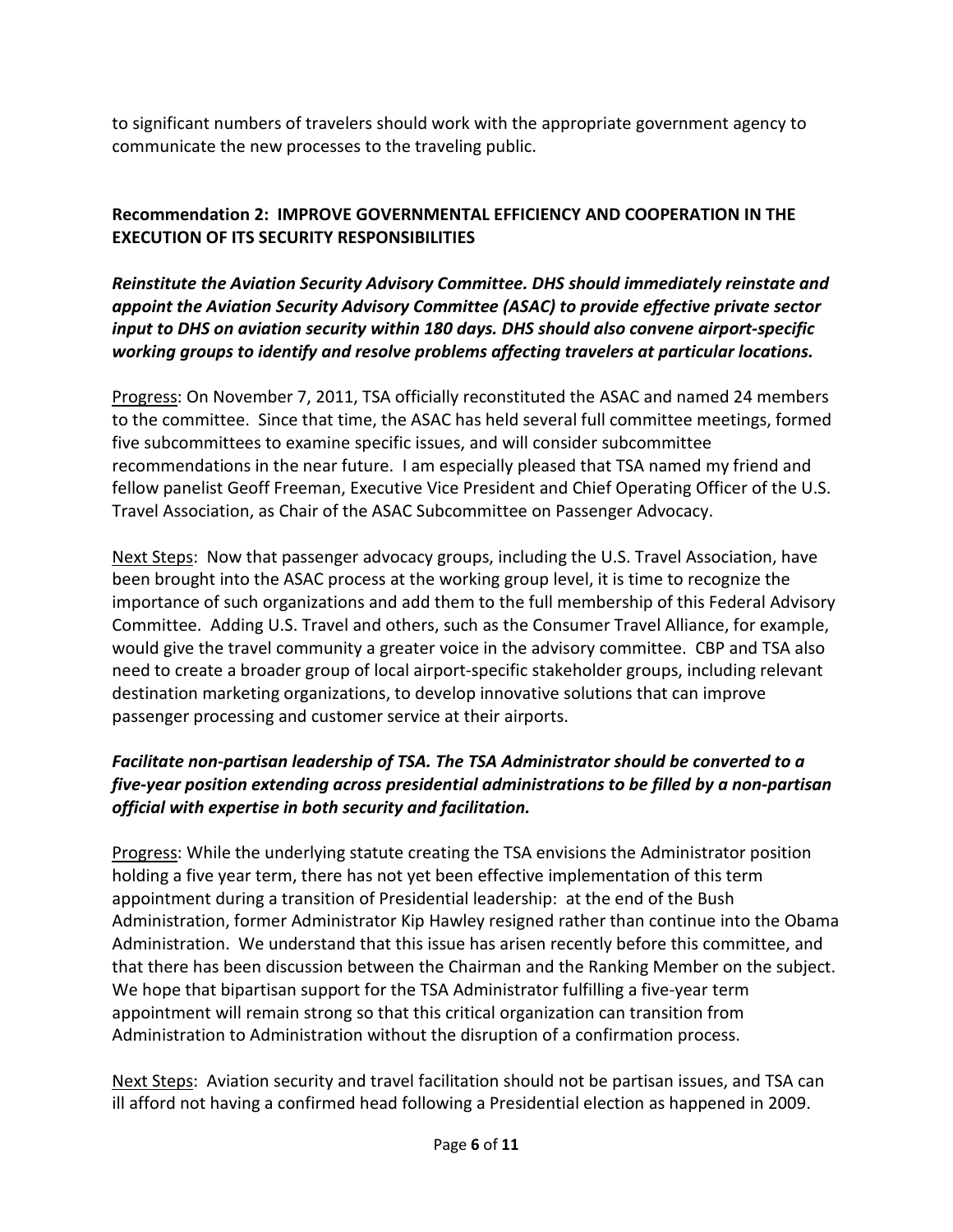Thus, aviation stakeholders should encourage the incumbent or new Administration to commit to having TSA Administrator Pistole fulfill his five year term. Additionally, Congressional leaders should, on a bipartisan basis, consider whether a longer term, such as that held by the FBI Director, would provide necessary continuity at TSA.

### *Develop a comprehensive technology procurement strategy. TSA, in collaboration with technology vendors and the travel community, should develop a comprehensive strategy for implementing necessary checkpoint technology capabilities. Congress should provide multiyear funding plans for TSA to execute this strategy.*

Progress: As this committee and others have noted in oversight hearings over the last several years, TSA has a checkered history in terms of deploying security technology. TSA priorities change with little notice, leaving frustrated vendors on the hook for time and resources spent in technology development. For example, deploying biometric card readers for the TSA Transportation Worker Identity Credential (TWIC) program, which provides biometrically enabled cards to qualified individuals who need unescorted access to the secure areas of ports, vessels, and facilities, has been unresolved for years, with vendors having technology approved but left waiting for the formal rulemaking process to conclude. At the request of TSA, vendors prioritized the development of bottled liquid scanners in response to a specific threat only to see the organization pull back from the broad deployment originally envisioned. The current Credential Authentication Technology-Boarding Pass Scanning System (CATBPSS) has been through multiple procurements over several years, and support for this program is still questioned by some. Meanwhile, travelers are left with little understanding of what technologies do, what the future looks like, and how security will be enhanced over time. Knowing all of this, in the FY12 DHS appropriations bill, Congress has established a requirement that all DHS components, including TSA, issue a Five Year Homeland Security Acquisition Plan. Unfortunately, TSA has yet to do so, and there are some indications are that the agency does not plan to comply with the mandate, citing ever-changing threat circumstances as factor that limits the organization's ability to plan for the long-term.

Next Steps: As any business leader knows, budgeting and planning are a necessary disciplines to set priorities and establish resource requirements. Uncertainty about the future is a given and changing priorities – and budget allocations - is in fact part of every manager's responsibility. Government budget experts also know this, and have, in departments including the Department of Defense, issued five year plans that signal what the agency believes the future holds so that others, including partners in the private sector, can plan accordingly. The homeland security apparatus of the government should similarly have the capability to issue five year plans. Indeed, I would argue that, given this tight budget environment, TSA's planning capabilities must improve, and the organization must more routinely and deeply engage technology vendors and travel community representatives. Engaging vendors before issuance of a request for proposals to discuss a security requirement, and possible solutions, should be the norm, not the exception. An open and transparent process to establish requirements and specifications should also be standard operating procedure – as opposed to the erratic, often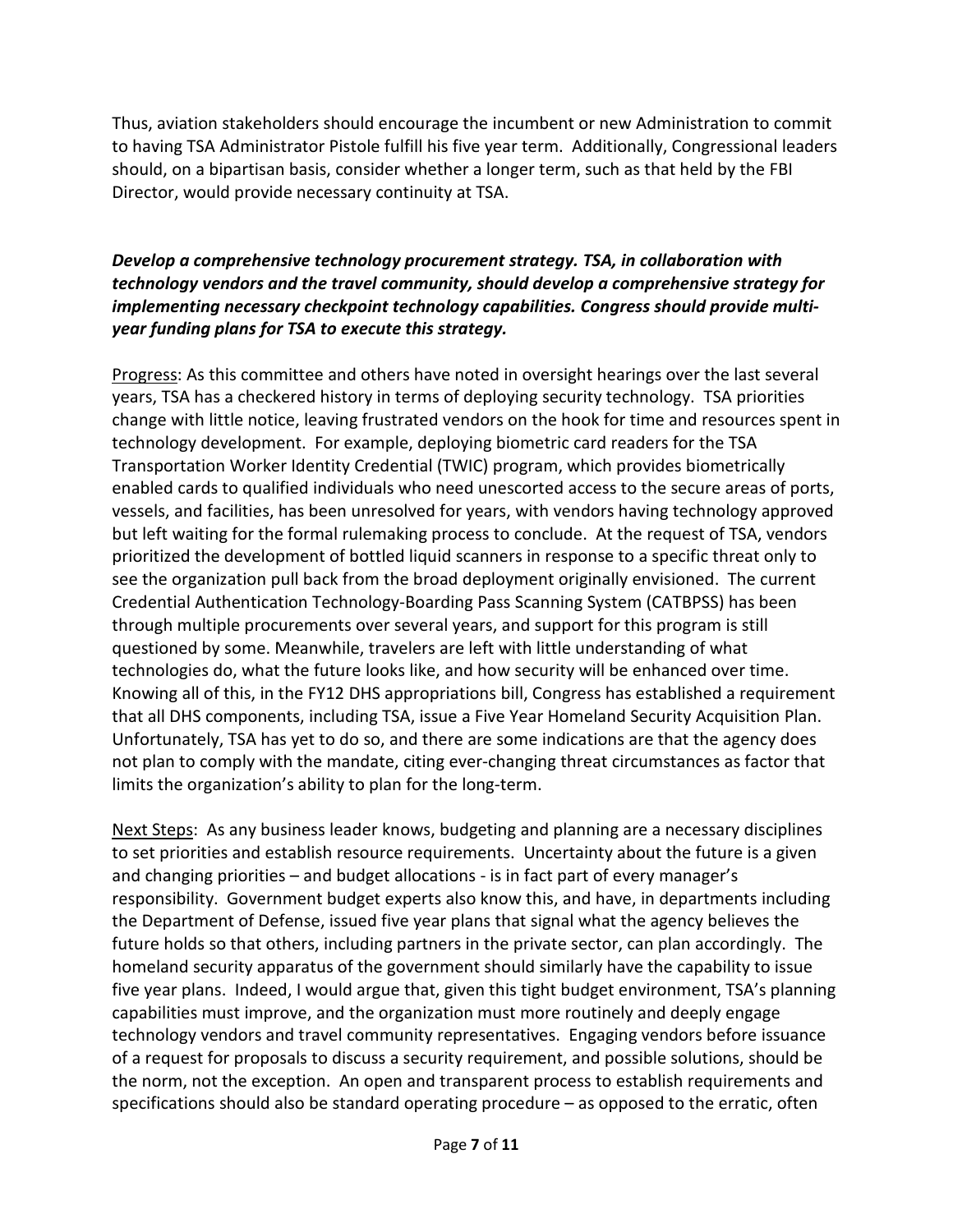opaque, process in place today. Through better planning and more thorough engagement, TSA can better ensure that the industry develops and deploys more effective and traveler-accepted technology that addresses well-articulated requirements. Stronger collaboration between the government and private sector on acquisition related issues will drastically improve traveler facilitation and security, while providing significant cost savings.

### *Encourage wider use of secure identification documents. Federal and state governments should embrace programs that build and deploy secure identification documents in order to provide higher-quality identity documents to the traveling public that meet government security requirements.*

Progress: A critical step in securing our country's commercial aviation system is ensuring the identity of individuals who travel on it. Today, the percentage of Americans holding a passport has reached an all-time high of 35%, according to the State Department. In addition, nearly all states have made significant improvements to the security of their identity documents in recent years, enhancing confidence that individuals holding an identity document are who they purport to be. Furthermore, U.S. Travel and several other stakeholders have submitted a proposal to TSA to leverage private sector investment in secure identification as an alternative enrollment mechanism for TSA Pre√<sup>™</sup>.

Next Steps: Expanding the existence of secure identity documents should be a TSA priority. To that end, TSA should approve the use of secure private sector enrollment technologies for TSA Preê to leverage the biometric identity management systems in use today within the private sector. The new Clear company, with its biometric identity card, is one good example, particularly given that a security threat assessment is conducted in conjunction with card issuance.

### *Reduce duplicative TSA screening for international arrivals. DHS should enable certain lowrisk passengers who are traveling through a US gateway to another domestic airport to forego checked baggage and passenger screening upon landing in the U.S.*

Progress: The Fiscal Year 2012 DHS appropriations bill directed DHS to establish a pilot program to allow connecting passengers and their baggage to bypass baggage screening. In addition, the U.S.-Canada bilateral "Beyond the Border" action plan outlined a series of travel facilitation steps, including the end of rescreening of baggage from Canada under most circumstances by 2015 as Canada deploys baggage explosive detection systems.

Next Steps: CBP and TSA should complete the pilot described above and look to expand it to additional locations and populations. Furthermore, commercial aviation and travel interests should work with U.S. and Canadian authorities to move the "Beyond the Border" agenda forward, including the goal of baggage screening harmonization. Finally, legislative alternatives, including the No Hassle Flying Act, H.R. 6028, which streamlines baggage security processing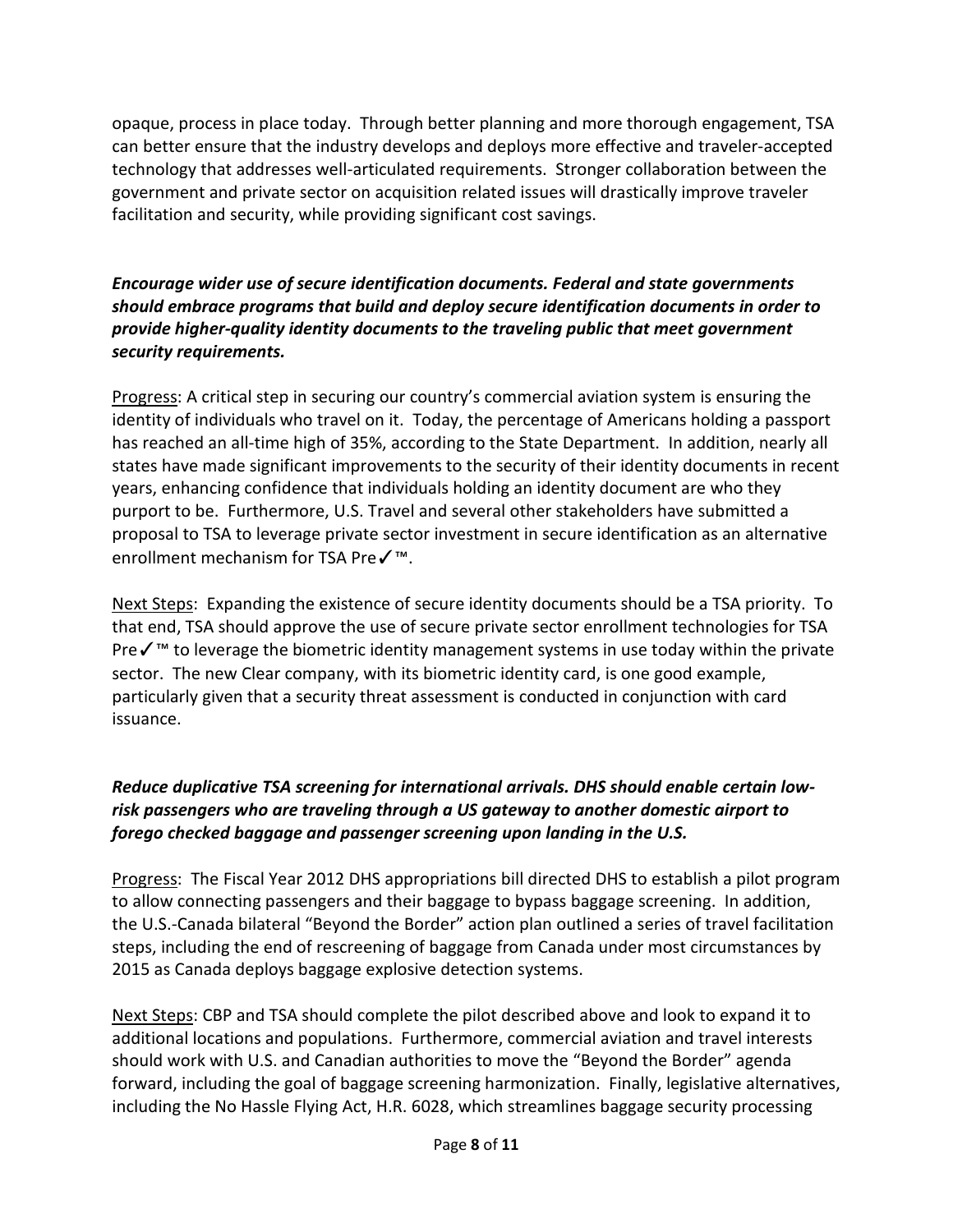measures for international flights, should also be viewed as options to achieve this same goal. This bill is on the House suspension calendar this week.

### *Expand trusted traveler programs to qualified international passengers. DHS should expand access to trusted traveler programs for international passengers entering the U.S., as well as lead efforts to establish a multinational network of streamlined entry procedures for low-risk travelers.*

Progress: CBP has made some progress in expanding access to Global Entry by launching pilot programs with the United Kingdom and Germany, and announcing agreements with South Korea and Singapore. Congress has supported Global Entry with funding and authorizing language, including requests to broaden enrollment to members of international organizations. In addition, Congress enacted legislation to allow the U.S. to participate in the APEC Business Travel Card (ABTC) program, which facilitates travel for business leaders in the 21 economies that make up the Asia Pacific Economic Cooperation Forum.

Next Steps: CBP should accelerate negotiations with foreign governments to expand access to Global Entry, work to reduce interview delays in enrollment locations, and implement the ABTC legislation by beginning to issue APEC Business Travel Cards to qualified business travelers. In addition, foreign members of Global Entry - such as those in the US-Canada NEXUS program should be offered access to TSA Preê.

### *Eliminate duplication between TSA and Customs and Border Protection (CBP). DHS should streamline its operations at U.S. international airports to reduce unnecessary duplication and leverage CBP and TSA resources, authorities, and capabilities.*

Progress: Unfortunately, there has been no progress on this recommendation, despite the potential cost savings that could be realized from elimination of duplication between TSA and CBP.

Next Steps: Reducing unnecessary duplication and cutting government spending are two goals that every department and agency should be pursing with all due haste in this time of fiscal discipline. However, as TSA and CBP have not yet tackled this recommendation, we would hope that perhaps this Committee could review programs in CBP and TSA that are duplicative, or might benefit from consolidation. This should start with both agencies jointly reviewing their staffing levels and schedules at international arrival airports. Unifying schedules so that there is optimal staffing based on flight arrivals should be the first priority, followed by an assessment of where cross-training of TSA and CBP officers might benefit the travelling public. Of course, in cases where programs seem duplicative but in fact a legitimate law enforcement or national security purpose is served through separation, we would not object. However, in this case, we believe a fresh set of eyes on the roles and responsibilities of CBP and TSA personnel at airports is merited, and we hope this committee would conduct such oversight.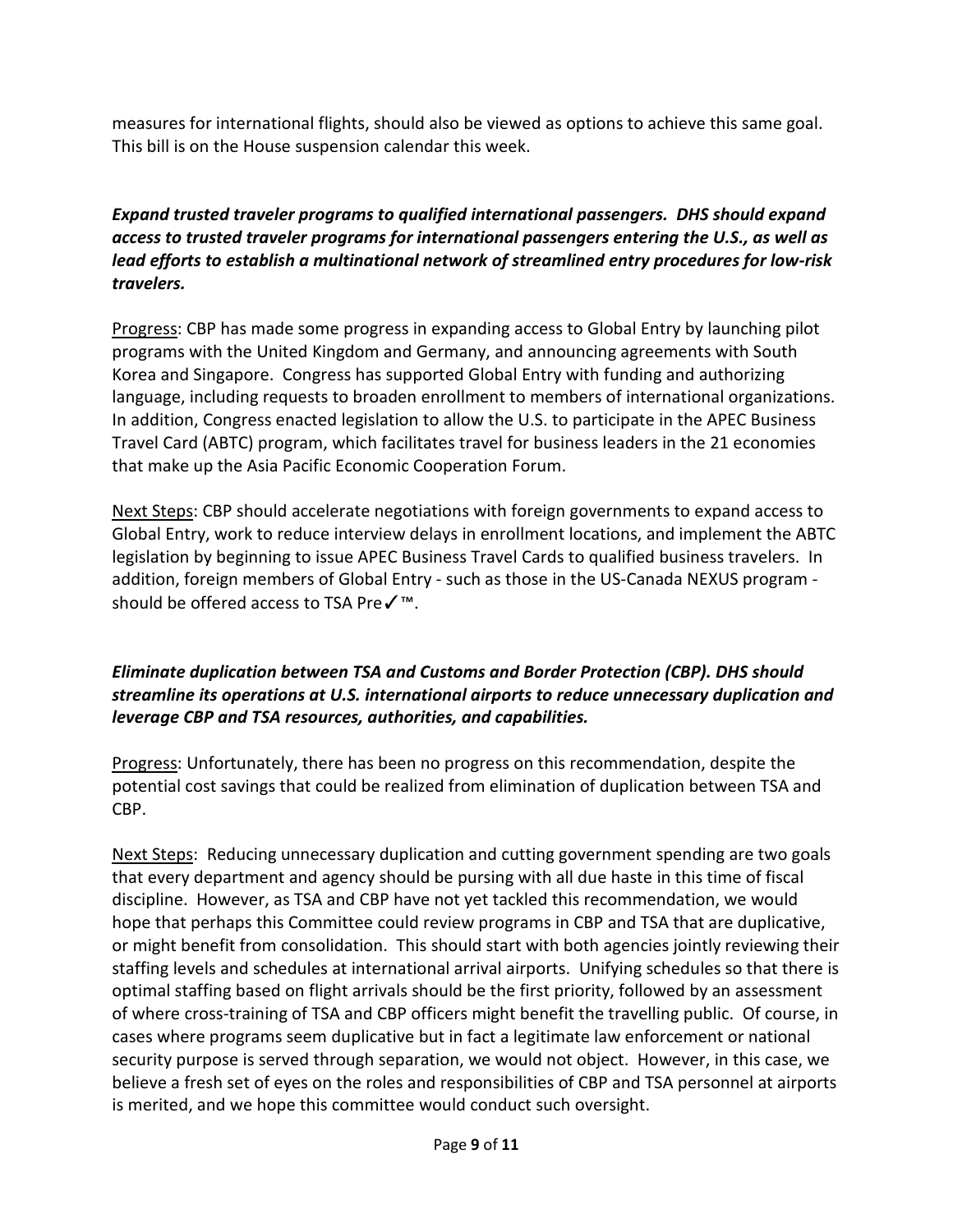*Push for international cooperation with U.S. security standards. The federal government must continue to push for international cooperation in the development of international aviation security, including both bilateral and multilateral approaches, as well as with organizations such as the International Civil Aviation Organization (ICAO), to strengthen aviation security efforts while promoting travel and protecting travelers' rights.*

Progress: Following a 2010 agreement by the International Civil Aviation Organization to strengthen aviation security, DHS has continued to work on a bilateral basis with countries such as Panama, El Salvador, Costa Rica, Guatemala, and Qatar to build capacity in the international aviation system for more consistent levels of screening and more standardized deployment of technology. In addition, in November of 2011, DHS and the European Union concluded negotiations on a revised Passenger Name Record treaty to allow for continued vetting of inbound passengers from the EU. And recently, the U.S. and the European Union agreed to work together to harmonize the currently disparate approaches to the checkpoint screening of screening of liquids, aerosols and gels.

Next Steps: Two DHS programs that are global in nature – the Global Entry program and the Visa Waiver Program – merit expansion immediately, assuming the foreign partners commit to implementing the required improvements in security and law enforcement information sharing. In the House, the expansion of VWP is codified in the Jobs Originated through Launching Travel Act (JOLT Act), H.R. 5741 (S. 3199 in the Senate). We hope that Members of this subcommittee, and the full Committee, will take a look at this legislation and consider signing on as cosponsors, and also encourage subcommittee Chair Miller to hold a hearing. In the liquids, aerosols and gels area inspection area, the U.S. and EU should make public their timelines and multi-year budgets for harmonizing the deployment of technology that will meet the new U.S.- EU requirements so that technology vendors are ready with equipment once the governments harmonize policy.

### **Recommendation 3: RESTRUCTURE OUR NATIONAL APPROACH TO AVIATION SECURITY BY DEVELOPING AND UTILIZING REAL RISK MANAGEMENT METHODS AND TOOLS**

Implement well-defined risk management processes. The Administration should convene an external panel of experts with appropriate security clearances to review TSA aviation security programs, assess the risk each is designed to mitigate and develop metrics for measuring progress to lessen that risk.

Progress: While an external panel of risk management experts has not been convened by TSA, we do believe that the Risk Based Screening initiative, which includes Preê, is consistent with the spirit of this recommendation, which encouraged broader use risk management processes.